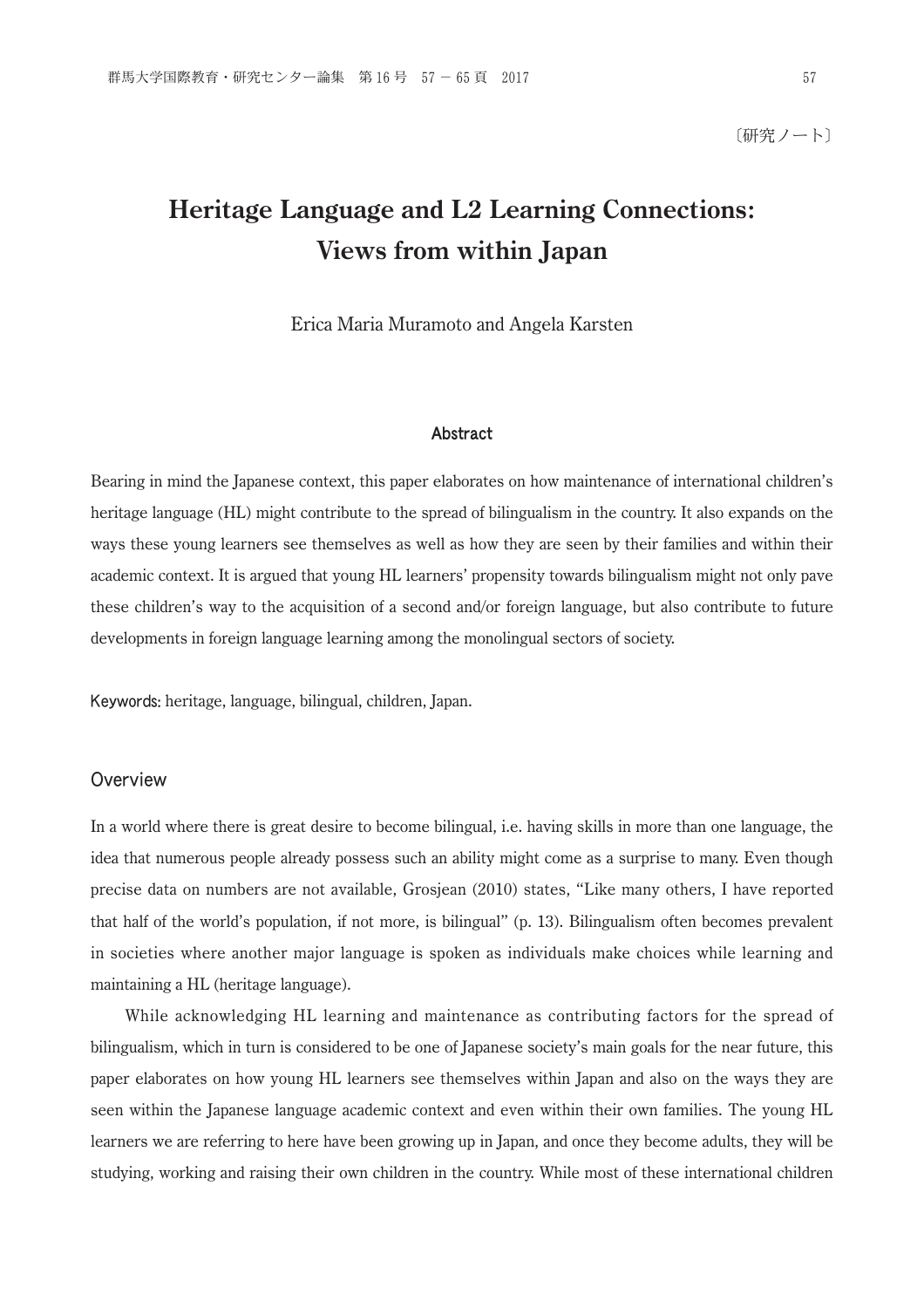consider Japanese as their first language and feel proud to be part of Japanese society, the maintenance of their HL might play a crucial role in helping the nation to further develop its international consciousness along with bilingualism. We argue that raising children's motivation at home and school towards keeping their HL might help boost their second and/or foreign languages skills as well. In addition, heritage language learners' propensity towards bilingualism might help to pave the way for future developments in foreign language learning among the monolingual sectors of society, since demand for a good command in two or more languages will likely be increased once more people possess such skills. Finally, there is a strong probability that once bilingualism is seen as commonplace within society, the worries concerning the minor languages will tend to decrease.

### 1.Heritage language and L2 (second/foreign language): Societies' users and learners

When thinking about HL and L2, different groups of users and learners can be found within most societies. Based on our own experiences as L2 educators as well as L2 learners, we label and discuss three of these groups here: 1. The Active HL Users 2. The Quasi-Active HL Users and 3. The Aspiring L2 Users. In the first group, Active HL Users are individuals who, while being part of a society where more than one language is spoken, find several opportunities to speak their heritage language (HL), in this case a language spoken by their ancestors which was preserved in society. As a matter of fact, nations where more than one language is spoken constitute a common phenomenon in today's world. As pointed out by Grosjean (2010) , "…many countries are home to numerous languages: there are some 516 languages in Nigeria, according to *Ethmologue,* 427 in India, 275 in Australia, 200 in Brazil, 280 in Cameroon, and so on" (p. 6).

 For example, this type of situation can be seen with children of immigrants (international students), who might find themselves in a process of forgetting or even losing their HL language. For that matter, Krashen (1998) states that even though most people believe that international children still speak their heritage language, the truth is that it is typically not maintained, is rarely developed and it could be in danger of being replaced by the majority language spoken outside the home. If this were to happen, there is a risk of not only losing the language itself but also the culture and heritage.

 Constituting a third group are the Aspiring L2 Users. These are people who dream about being able to communicate in a language different than their own and usually implement plans to reach this goal, attending second/foreign language classes, for example. Cook and Singleton (2014), while describing their views on L2 users, point out that classroom language learners do not often use the second language in their lives, but are learning how to use it. They further state that these learners are"…learning how to become part of one of the groups of L2 users" (p.132). Becoming a bilingual speaker in a country where only one language is prevalent often helps individuals to ascend in society. As a result, skills in more than one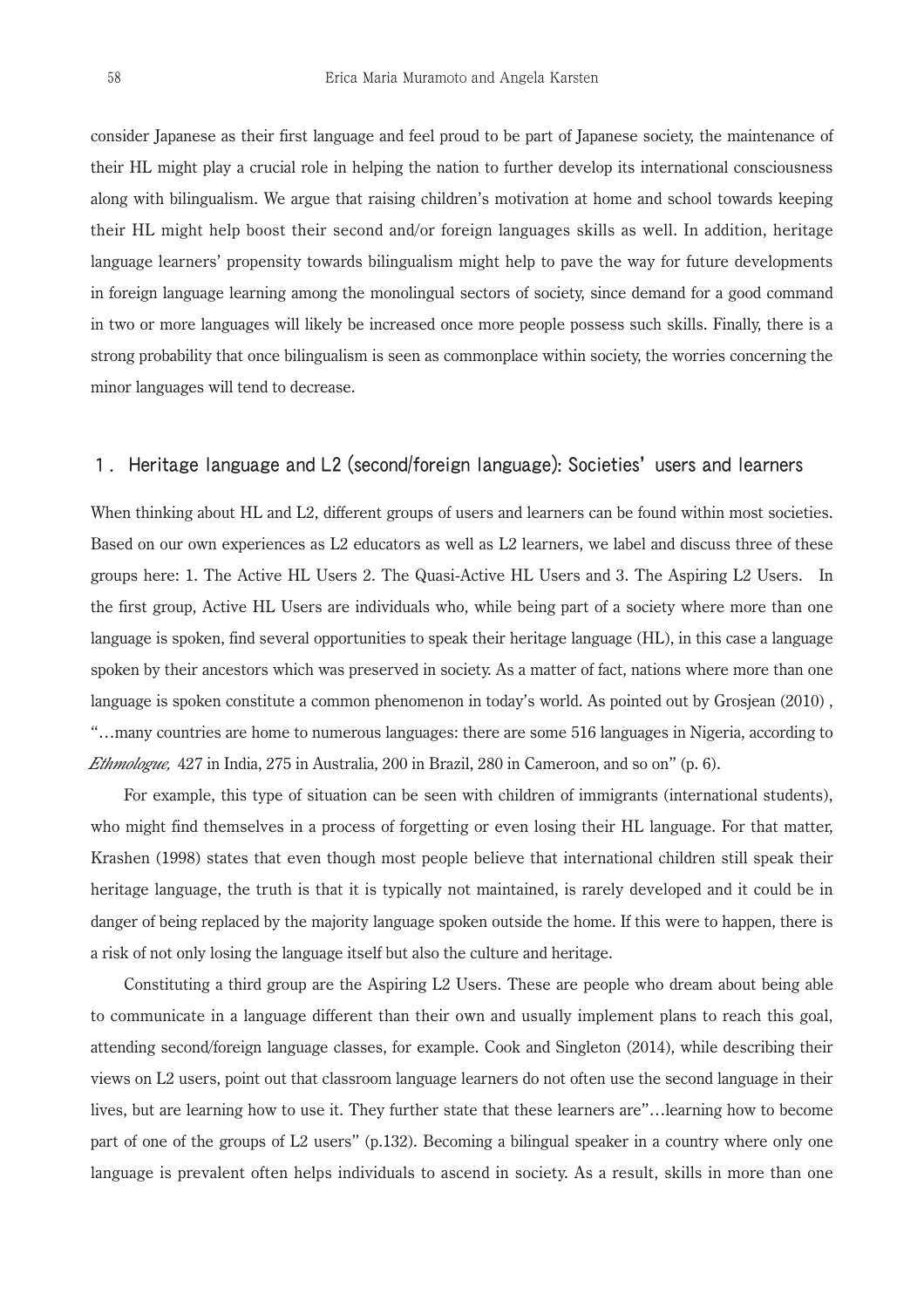language are highly valued and pursued by many in such contexts.

#### 2.HL and L2 users and learners in Japan

Considering the three groups described above, let us think now about which ones can be found in Japan. The first group worth to mention and which has become quite prevalent in the country is the one composed by the Aspiring L2 Users. In reality, the trend aiming at internationalization in Japan calls for measures that would provide people with more opportunities to acquire an L2. Despite the growing need for more bilingual speakers in the country, few Japanese have the chance to daily interact in two or more languages in order to improve fluency. With this in mind, the Japanese government has increased the number of English classes at public schools while putting forward a goal of 'Japanese with English Abilities', not as an imitation of a native speaker (MEXT, 2003).

 This said, it is important to point out that there are already students attending Japanese schools who own the very skill of speaking different languages, even though English might not always be one of them. Finding support in Montrul (2012) who states that "Heritage languages refers to languages spoken by immigrants and their children" (p. 2), the children we are describing here are heritage language speakers whose parents are immigrants in Japan and who are often born and raised in the country. At this point it is worth to mention that even though the term heritage language is not commonly used within Japanese society, it can better describe the languages spoken by these children's families. In this sense, internationalization is already a fact in Japan, but as for the country's current internationalization needs, minority languages are not to be counted. While attending Japanese schools and embracing Japanese culture and language, children with a HL often have a hard time to keep alive the language that was passed on to them by their families, placing them in the group of Quasi-Active HL Users mentioned above. An inherited skill is for sure a terrible thing to waste, so the need for finding ways to connect these children to the goals of modern Japan is something society as a whole should consider.

#### 3.Sharing the responsibility for children's heritage language loss

The same way adults divide their time among work, family and friends and from these interactions develop thoughts and personalities, children's daily lives also consist of spending moments with family, school and friends, consequently forming ideas about who they are and who they want to become. In Japan, children with a heritage language spoken at home learn at a very young age the meaning of living with more than one language and being different from others. Sadly said, there are times when these children's differences are seen as difficulties in one or more of their daily lives' contexts, i.e. sometimes the heritage language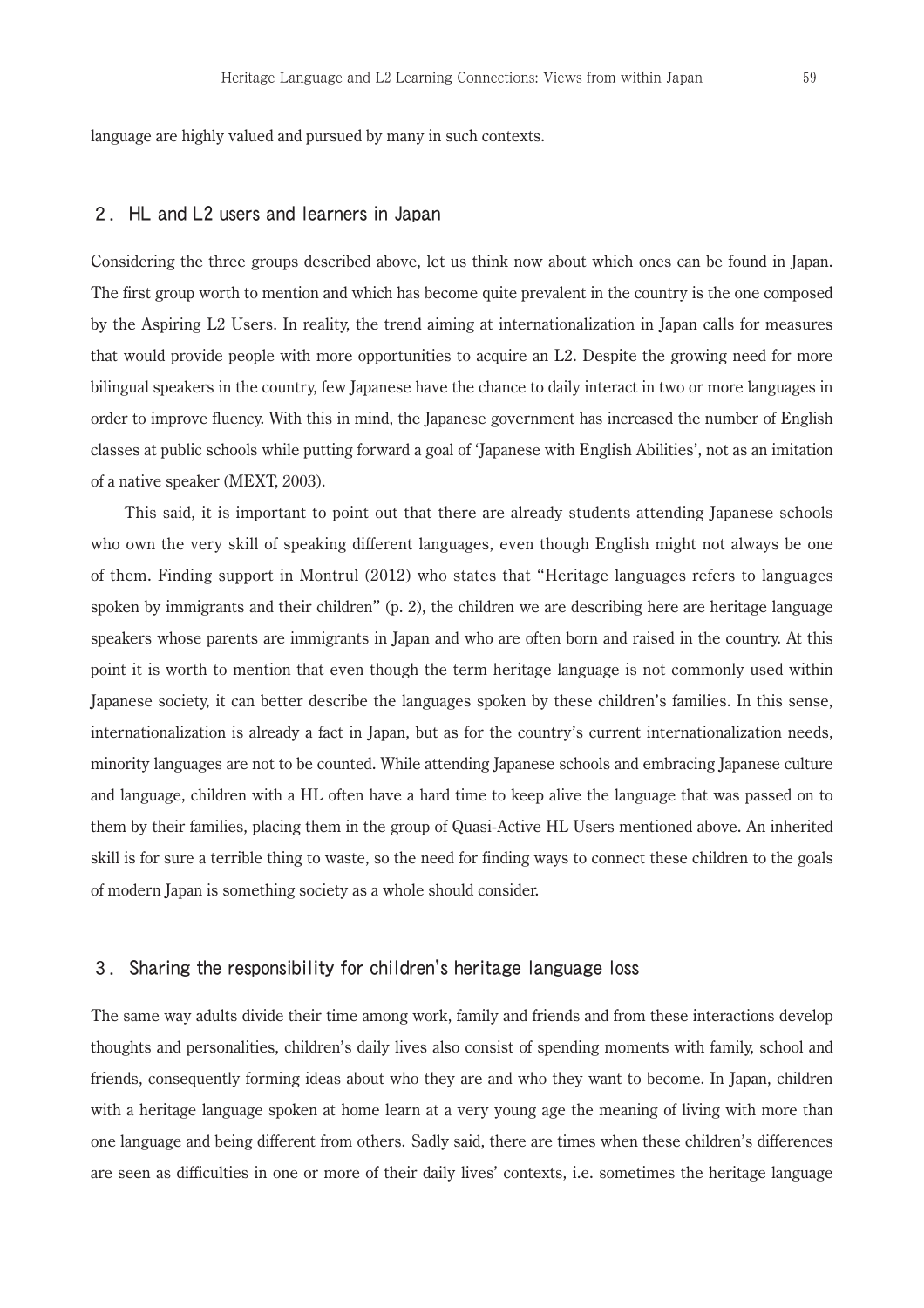gets pushed away by a lack of support on the part of schools and even parents. One of the reasons for this lack of support might be related to concerns over the effects of two languages brought up together within a child's life and mind, even though several publications argue in favor of bilingualism. Cook and Singleton (2014), for example, refer to this matter stating that:

 Parents often worry about whether it is a good idea to bring up their children bilingually. There is no evidence that bilingualism itself harms a child; many argue that it brings unique advantages to the child in their ability to use language, to reason and to understand other people. (p. 5)

 Furthermore, in what concerns parents of children with a HL in Japan, the situation of being employed for the most part in temporary work, subject to frequent layoffs and instability of income, might affect their willingness to deal with problems resulting from language and culture barriers. This feeling might then lead them to give in to monolingual educational programs which ensure their children to fast assimilate the major language, while weakening the family's HL. Many parents also believe that even if the child stops speaking the HL language, the situation will be solved once the family returns to their country. In a paper about immigration of Brazilian in Japan, Lask (2000), argues that such beliefs of a "magic" solution with the return to the homeland might be responsible for the low enrollment in some Brazilian schools referred to in the author's studies. Returning to the home country though is something that often does not happen soon in the lives of immigrants in Japan, causing their children to end up without opportunities to recover the HL.

 Regarding the academic context, despite numbers showing the increase of international students enrolled in Japanese public schools for the last few decades (in 2014, 73,298 foreign nationals were found attending Japanese schools. This represents an increase of 1,744 compared to the previous investigation conducted in 2012 (MEXT, 2014). However based on these figures, there are still few policies aiming to support these students' HL languages. Also, not rarely, Japanese school teachers express their perturbation on foreign students' language abilities referring to them as *semiringaru* [semi lingual], *dabururimiteddo* [double limited], or *chutohampa* [half-way] bilinguals, when instead of being called just as *bairingaru* [bilinguals] (Caltabiano, 2009). In Japan, regardless of the circumstances, international children of Japanese-Foreign parents are called as *haafu* [mixed race children]. On the other hand, Foreign-Foreign international children, even though sometimes born and raised in Japan, are also considered *Gaijin* [Foreigner]. Some studies suggest that this association just occurs in attribution to their unique linguistic, cultural or ethnic backgrounds (Shimizu & Shimizu, 2001; Takenoshita, 2005). Sometimes these experiences become unbearable to children, resulting in faster assimilation to Japanese culture and defensiveness in everything that relates to their ethnicity.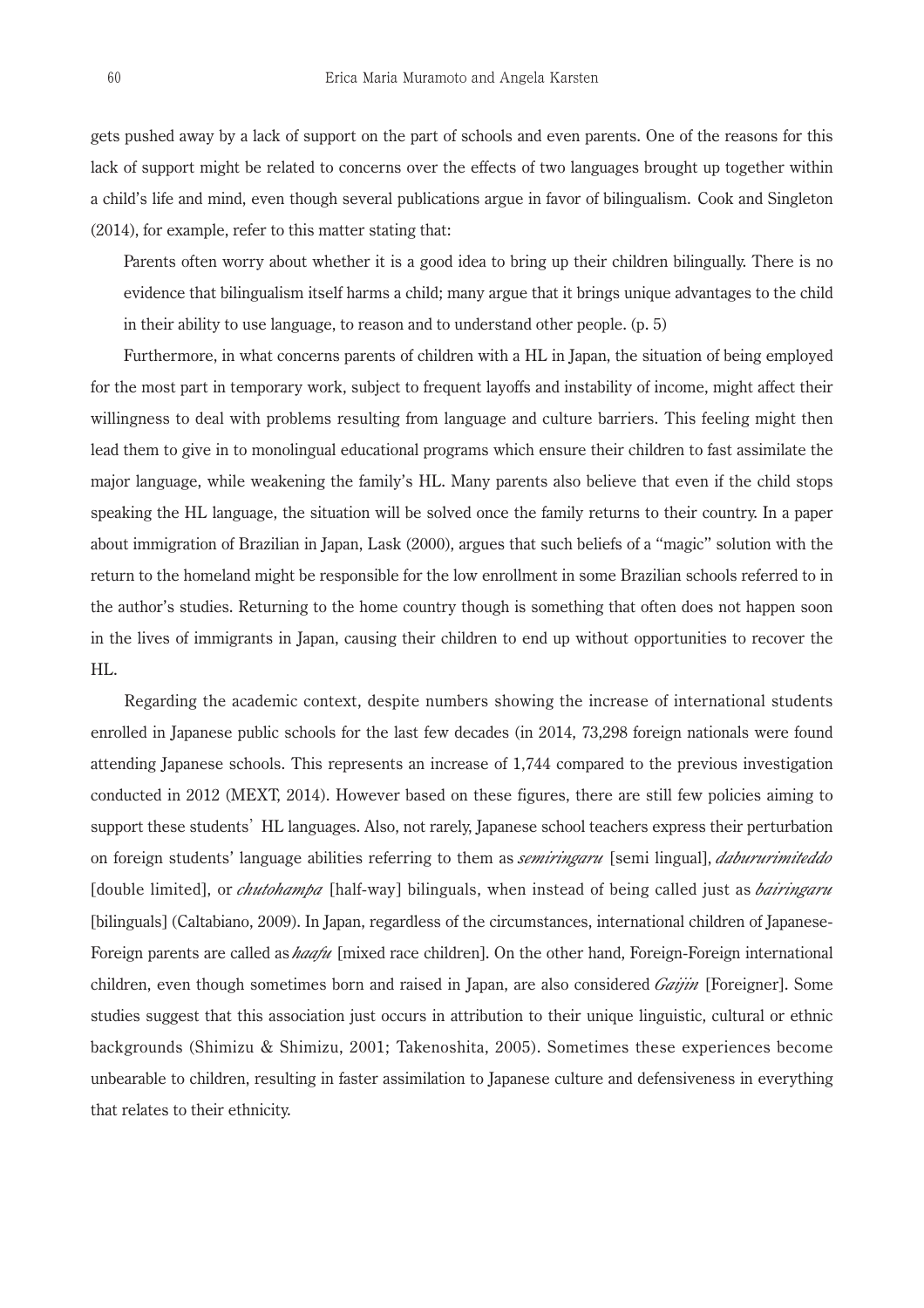#### 4.Benefits of maintaining children's heritage language

While acknowledging the importance of all school children to learn English as a foreign language and foreign students to learn Japanese as a second language, encouraging the maintenance of heritage languages can also bring benefits to students in general and society as a whole. In the case of heritage language users who are said to have a hard time acquiring Japanese for example, Muramoto (2016) suggests that there are strong connections between the acquisition of one's first and second languages, meaning that there is a high probability that students intending to learn Japanese as a second language might benefit from maintaining and acquiring additional skills, including literacy ones in their HL. In her studies, multilingualism maintenance could serve as a necessary watershed in successful cases of international students exceeding the obstacles during their educational process in Japan.

 In addition, celebrating students' HL at school could contribute to reduce the anxiety towards learning Japanese that many of these children experience. As pointed out by MacIntyre and Gregersen (2012) "One of the most consistent findings in the SLA literature is that highest levels of language anxiety are associated with lower levels of language achievement" (p 103). With this view in mind, there is a strong possibility that foreign students' anxiety towards Japanese language might influence their performance, resulting in poor school attendance and dropping out. Such situations could be prevented by reducing children's anxiety through encouragement towards the maintenance of their heritage language. Support for this idea comes with Enoi (2000), who focuses on the lack of measures taken by the Ministry of Education to guarantee mother tongue maintenance and instruction, pointing out that first language confidence must be maintained at same time as learning the Japanese language.

 Another benefit that could be reached if more attention was given to students' HL concerns not only these children, but also their monolingual peers. Constant work in the form of raising students' awareness about foreign cultures and languages would eventually bear good fruit, since children often get influenced by their friends at school. What this means is that many international children in Japan feel there is no use for their additional language in society, and this situation could be reversed if these children were given encouragement towards keeping their HL's. By doing so, monolingual students would be influenced in a natural and positive way, resulting in a possible raise in their L2 motivation. Taking advantage of language skills brought to school by students with an HL seems like a clever way to pave the path to bilingualism in society. However, unlike countries such as the U.S and others where the educational system is decentralized and so facilitates the inclusion of immigrant students (Holloway & Yamamoto, 2003), Japanese public schools' programs submerse these children in approaches in which multilingualism and multiculturalism are not praised nor respected.

The successful increase in L2 motivation at schools might particularly benefit the studies of English,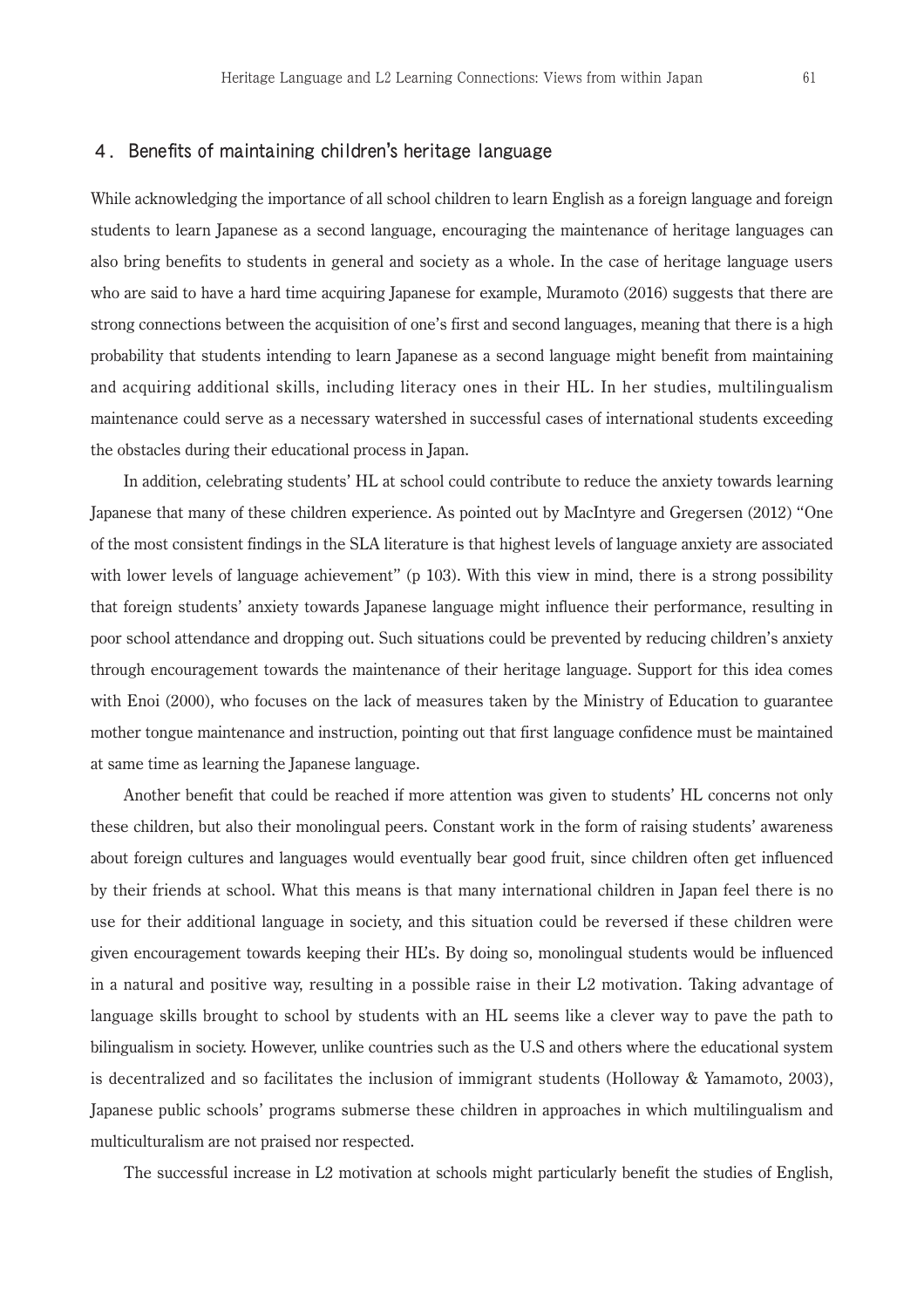which could gain children's attention in what concerns the language's position as a lingua franca. One could say that the problem of anxiety towards learning Japanese as a second language, common among some international students attending school in Japan, could be compared to the anxiety some Japanese students feel while attempting to learn a prestigious language like English. It seems only natural that if students as a whole were consistently exposed to foreign languages and cultures, bilingualism would start to be seen as commonplace within their schools and possibly within society in a near future.

#### 5. Final remarks and suggestions

Several studies and surveys criticize the programs that are ill-suited for international children's needs in Japan. As foreign educators in the country, we are well aware that many, if not most, international parents often have to take the difficult decision of choosing monolingual dominance rather than balanced bilingual education programs for their children (Maxwell, 2008). With the expectation that these children will live permanently in Japan, Japanese schools offer a Japanese as a Second Language (JSL) sink-orswim "submersion" approach in which survivors become heavily dominant in Japanese (McMahill & Muramoto, 2012). For many scholars, the problem arises at the same time international children are not impeded to enter Japanese public schools, but the reality lies in the fact that no one is officially in charge of supervising their education. Sakuma (2006) argues that corporations as well as government, have an ethical responsibility for the support of workers' families and the education of their children.

 Another option for international children's parents are the ethnic schools however, the problem lies in the fact that using children's heritage language as the main means of instruction might not be enough to develop adequate academic Japanese abilities in order to continue on to higher education in the country, in case of a long or permanent stay of the family. Without the right to join compulsory education in Japan and with barriers for proper programs to be established at schools, international students' expectations are stagnant and outstanding results that could also benefit Japanese nationals can no longer be achieved. That is not to say there are no programs at all, the problem is that the ones which exist in Japan are not prepared to welcome international students.

 So, at the moment, if parent's attitudes and behaviors are contrary to HL maintenance and language acquisition, international children will be at risk of losing their skills in the language as well as deleting connections with their foreign roots. For this reason, parents need to keep a positive attitude and adopt family strategies in order to support their international children's multilingualism. For Muramoto (2016) the whole family is in a danger of having the natural cycle of their lives modified due to the lack of one or more languages that constitute their natural realities of multiculturalism. Parents are also the ones who need to think of ways to accommodate these children' necessities, without having to leave the country while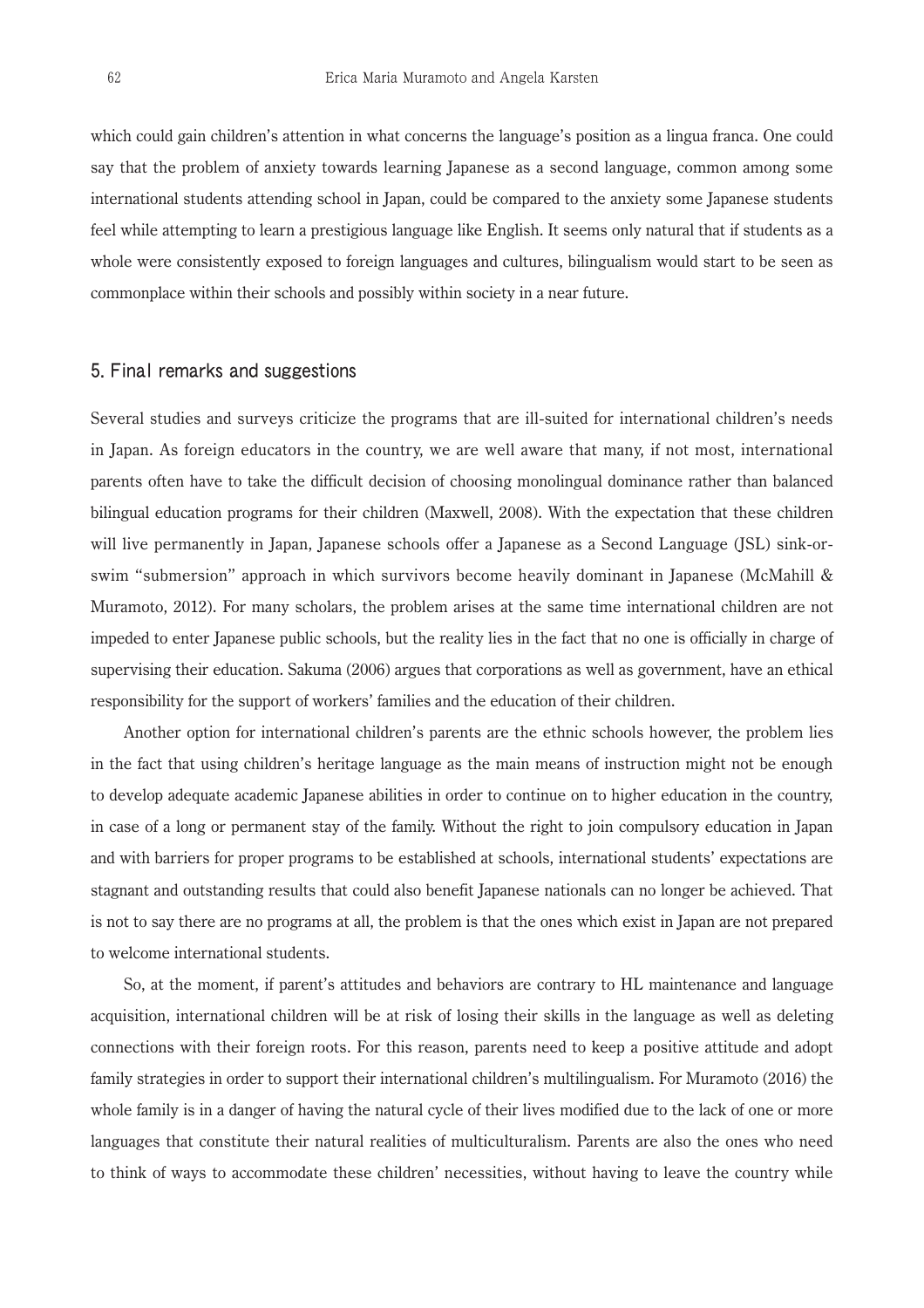preserving their heritage language. These parents' attitudes might result in important changes and also discoveries of new ways to educate international children in Japan.

 The preservation of an heritage language can also be achieved by associating it to its culture. In her paper, Alzayed (2015) shares some suggestions with parents on how to preserve children's cultural identity (pp. 265-266) that could be almost fully exploited in Japan. For the author, religion is the most vital key factor in any culture and can be a great way to keep the cultural spirit alive. Parents can also read books, remind children about their country's holidays, and attend their community's festivals in order to help their children make friends and become aware of their country's traditions. Simple things such as sharing families' stories and cultural background, besides using the heritage language at home, can deeply influence children to remain interested in their origins and consequently their HL. Making return trips to the homeland is also one of the best means for heritage language maintenance (Hinton, 1998) and cultural identity.

 Unfortunately, the literature is rife with examples of criticism of foreign children's education and little is known of international children and their parents' efforts to overcome all the difficulties encountered in Japan. While government-sponsored reports come out sporadically and most of the time with a critical point of view that results in nothing else than further red tape, many positive attitudes from parents concerned with the preservation of their children's international identity, especially through their HL, are seen to compensate for the lack of public assistance. If available, a well-organized program promoting language diversity could also help Japan to increase its linguistic capability instead of lamenting its incompetence in foreigner language learning. After all, Japan's future is closely associated to contributions that all children, regardless of their roots, can offer to the country. Fostering young heritage language users' bilingual skills might help Japan to gradually turn bilingualism into a social reality, and taking advantage of such a context constitutes a wise way to accomplish the country's goals.

#### **References**:

- Alzayed, N. N. Y. (2015). Preserving Immigrants Native Language and Cultural Identity in Multilingual and Multicultural Societies. International Journal of Humanities and Social Science. Vol. 5, No. 2, February 2015. ISSN 2220-8488. Center for Promoting Ideas, USA.
- Caltabiano, Y.M. (2009). Children's negotiation of multicultural identities and multiple jlanguages in Japan: An ethnographic study of Cambodian, Peruvian, and Vietnamese families. Unpublished Doctoral Dissertation, University of California Davis. Retrieved from http://linguistics.ucdavis.edu/pics-and-pdfs/Dissertation\_Caltabiano082509.pdf
- Cook, V. & Singleton, D. (2014). *Key topics in second language acquisition.* Bristol, UK: Multilingual Matters.
- Enoi, M. (2000). Atarashii gaikokujin/nyu¯kama¯ no kodomo no nihongo/bogo shido ni tsuite Kouritsu koutougakko de no ukeire wo chuushin ni. In M. Yamamoto (Ed.), *Nihon no bairingaru kyoiku* (pp. 127-164). Tokyo: Akashi Shoten.
- Grosjean, F. (2010). *Bilingual: Life and reality.* Cambridge, UK: Harvard University Press.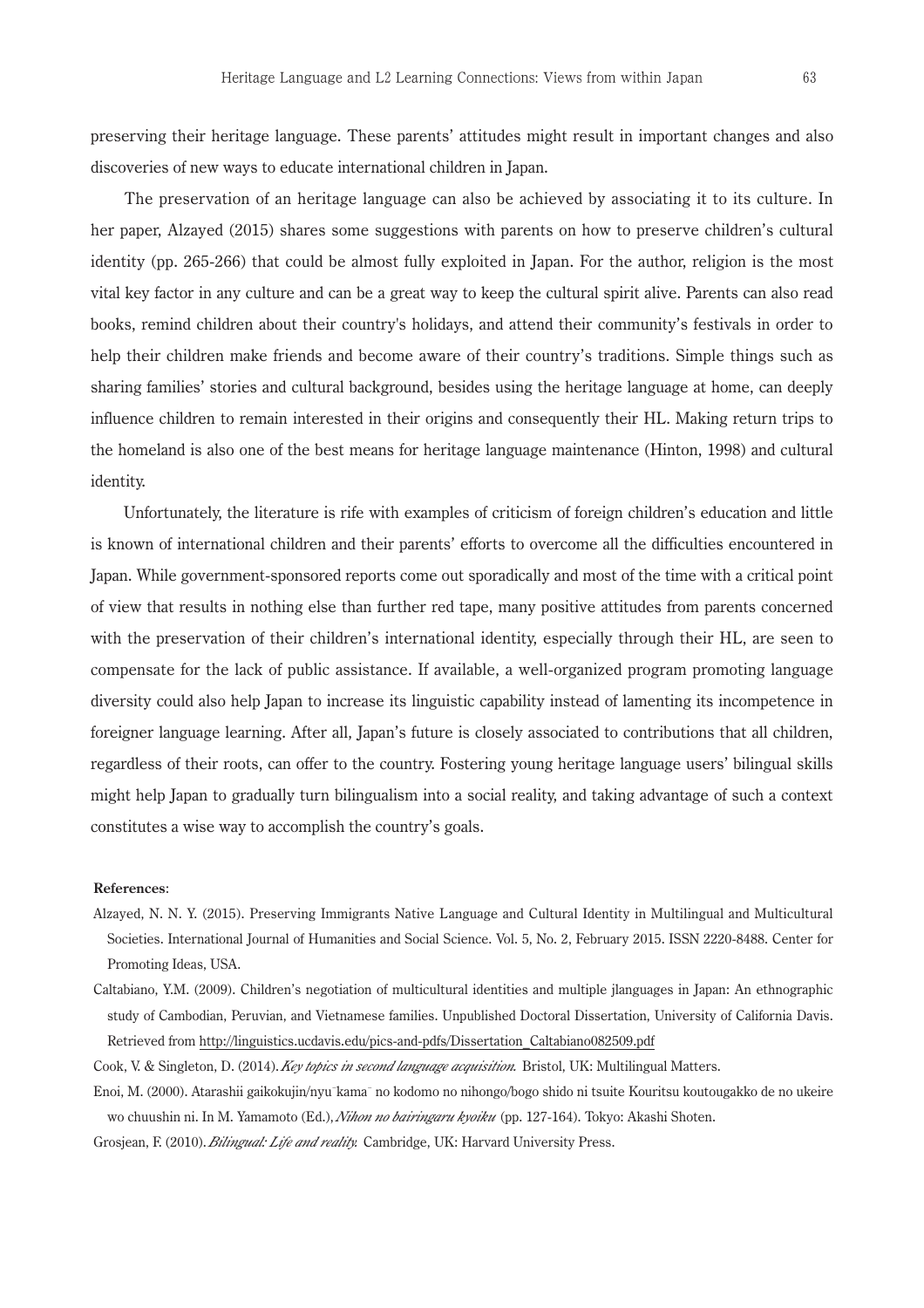- Hinton, L. (1998). Involuntary language loss among immigrants: Asian-American linguistic autobiographies. Paper presented at Georgetown Round Table for Languages and Linguistics. Retrieved from https://repository.library.georgetown.edu/bitstream/ handle/10822/551456/gurt-1999.pdf#search='Hinton%2C+L.+%281998%29.+Involuntary+language+loss+among+imm igrants%3A+AsianAmerican+linguistic+autobiographies.+Paper+presented+at+Georgetown+Round+Table+for+Lang uages+and+Linguistics'.
- Holloway, S.D., & Yamamoto, Y. (2003). Sensei! Early childhood education teachers in Japan. In O. Saracho & B. Spodek (Eds.), *Contemporary perspectives in early childhood education: Studying teachers in early childhood setting* (pp. 181-207). Greenwich, CT: Information Age Publishing.
- Krashen (1998). Heritage language development: Some practical arguments. In S. Krashen, L. Tse, & J.McQuillan (Eds.), *Heritage language development* (pp. 3-13). Culver City, CA: Language Education Associates.
- Lask, T. (2000). Imigração brasileira no Japão: o mito da volta e a preservação da identidade. *Horizontes Antropológicos,* 6(14). Retrieved from http://www.scielo.br/scielo.php?script=sci\_arttext&pid=S0104-71832000001400004
- MacIntyre, P.D. & Gregersen T. (2012), Affect: The role of language anxiety and other emotions on language learning. In S. Mercer, S. Ryan, & M. Williams (Eds.), *Pschychology for language learning: Insights from research, theory & practice* (pp. 103- 118). Basingstoke: Palgrave Macmillan.
- Maxwell, R. (2008). Escola japonesa ou escola Brasileira? Escola e educação de crianças brasileiras na cidade de Hamamatsu. In S. Ikegami (Ed.), *Gaikokujin Shimin To Chiki Shakai He No Sanka - 2006 Nen Hamamatsu-shi Gaikokujin Choosa No Shoosai Bunseki* (pp 103 – 111)*.* Hamamatsu, Shizuoka University Of Culture And Arts.
- McMahill, C. & Muramoto, E. (2012). Language educational policy and the children of economic migrants: Learning from the experiences of South American families in Japan. In Paul C.M., John L.W., & Miguel M. (Ed.) *Readings in Language Studies (Volume 3) Language and Identity* (pp.389-410). USA: ISLS, Inc.
- MEXT (Ministry of Education, Culture, Sports, Science and Technology) (2003). *Regarding the Establishment of an Action Plan to Cultivate 'Japanese with English Abilities'.* Tokyo: MEXT.
- MEXT (Ministry of Education, Culture, Sports, Science and Technology) (2014). Nihongoshido ga hitsuyo na gaikokujin jidoseito no ukeire jo kyo to ni kansuru cho sa (Heisei 27 nendo) no kekka. Retrieved from http://www.mext.go.jp/b\_menu/ houdou/27/04/\_\_icsFiles/afieldfile/2015/06/26/1357044\_01\_1.pdf
- Montrul, S. (2012). Is the heritage language like a second language? *EUROSLA Yearbook*, 12, 1-29.
- Muramoto, E. (2016). International Parent's Attitude and Behavior Toward Their Children's Multilingualism in Japan. (Unpublished Master's Thesis). Gunma Prefectural Women's University, Japan.
- Sakuma, K. (2006). *Gaikokujin no kodomono fushuugaku.* Tokyo: Keisou Shobou.
- Shimizu, K. & Shimizu, M. (Eds.) (2001). *Nyukamaa to kyouiku: Gakkou bunka to esunishiti no kattou o megutte.* Tokyo: Akashi Shoten.
- Takenoshita, H. (2005). Futoukou fushuugaku wo meguru imi sekai: Gakkou sekai wa kodomotachi ni dou keiken sareteiruka. In T. Miyajima & H. Ota (Eds.), *Gaikokujin no kodomo to nihon no kyouiku* (pp. 119-138). Tokyo, Japan: Tokyo University Press.